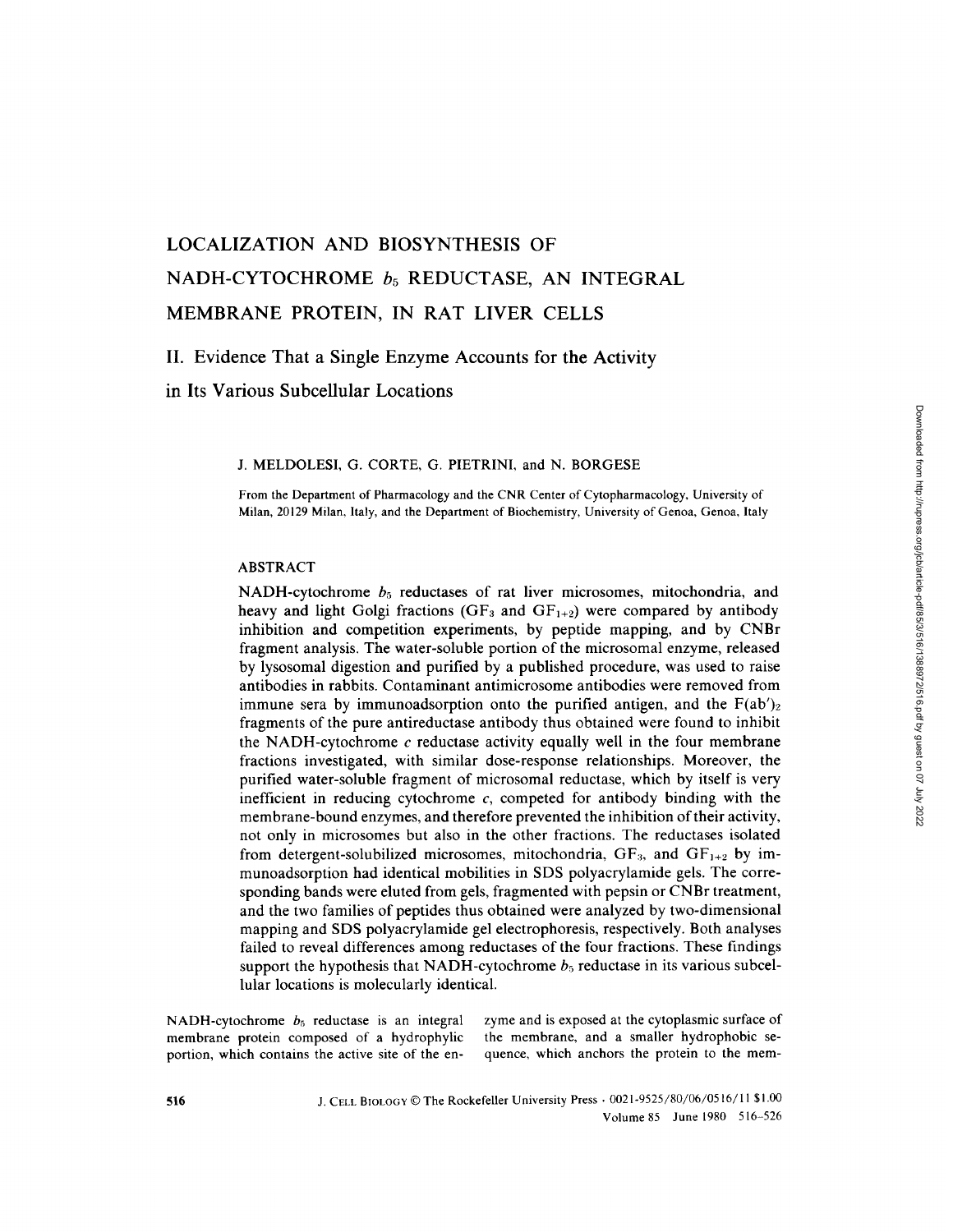brane (6, 13, 18). This hydrophobic portion is located toward the C terminus (14) and can be cleaved from the hydrophylic moiety by treatment with lysosomal cathepsin D (13, 18, 21). The resulting water-soluble fragment has been termed lysosome-solubilized reductase (1-reductase), while the detergent-solubilized form (d-reductase) corresponds to the entire molecule (13) .

In the first article of this series (4), we confirmed and extended previous reports that NADH-cytochrome  $b_5$  reductase is distributed in several subcellular compartments: the endoplasmic reticulum,  $(ER)$ , the mitochondrial outer membrane, and the Golgi complex. Because of its multiple intracellular distribution, NADH-cytochrome  $b_5$  reductase might be expected to be a useful tool for the study of biogenetic relationships among membranes. However, a necessary prerequisite of such studies is the demonstration that the enzyme activity in its various locations is due to a single enzyme protein. Data in the literature on activities with multicompartment distribution indicate that this is not necessarily the case. The microsomal and lysosomal forms of  $\beta$ -glucuronidase, although characterized by considerable kinetic and immunological similarities, have been reported to be different in both carbohydrate and amino acid composition (22) . Even larger differences have been observed in the case of cytochrome  $b_5$  because <sup>a</sup> form of this enzyme, localized in the mitochondrial outer membrane, is distinguishable from the microsomal form in spectral and immunological properties as well as in primary structure (7). Spectral and acceptor specificity peculiarities have been reported for liver mitochondrial cytochrome  $P_{450}$  with respect to its microsomal counterparts (23), and the lysosomal, Golgi, and cytosolic forms of  $\alpha$ -D-mannosidase have been found to differ greatly in several physicochemical, kinetic, and immunological features (l6) In the case of rat liver NADH-cytochrome  $b_5$  reductase, kinetic and immunological studies have revealed a considerable similarity between the microsomal and mitochondrial forms (10, 20). Moreover, our preliminary immunological findings suggest that the same might also be true of the enzyme localized in the Golgi complex (3). Thus, it seems possible that, in this case, the enzyme activity in its various subcellular locations is due to a single protein. In the present study, this hypothesis has been put to further test by carrying out an immunological study with a purified and well-characterized antibody and by a structural comparison of the variously located reductases by analysis of peptides obtained by pepsin or CNBr treatment.

### MATERIALS AND METHODS

#### General

Sucrose solutions and apparatus were the same as described in the first article of this series (4). Other solutions indicated in abbreviated forms are: BAWP, n-butanol:acetic acid:water:pyridine, 7.5:6:6:5; PBS, phosphate-buffered saline; Pyridine-acetate buffer, pyridine:acetic acid:water, 1:10:89; Tris-barbital-glycine buffer, 31.5 mM sodium barbital, 5.6 mM barbital, 370 mM glycine, 186 mM Tris.

#### Cell Fractionation

Preparation of microsomes, mitochondria, and Golgi fractions were carried out as described in the first article of this series (4), but the bands collected from the discontinuous sucrose gradient were diluted with <sup>2</sup> vol of <sup>3</sup> mM imidazole-HCI, pH 7.4, instead of water. Cell fractions were resuspended in small volumes of buffered 0.25 M sucrose.

# SDS Polyacrylamide Gel Electrophoresis (SDS-PAGE)

SDS-PAGE of TCA precipitates or of nonprecipitated material was carried out on 1-mm-thick slabs or in  $5 \times 120$ -mm tubes essentially as described by Maizel (12) . Samples were solubilized by boiling for 2 min with 2 vol of a mixture containing 4% SDS, 0.8 M sucrose, 8% mercaptoethanol, <sup>20</sup> mM Tris-phosphate buffer, pH 6.7, and 0.0005% bromophenol blue. Before solubilization, TCA precipitates were washed with 1% TCA. If the samples turned yellow after addition of the solubilization mixture, <sup>3</sup> MTris was added in microliter portions until they turned blue After electrophoresis, gels were stained with Coomassie Brilliant Blue or dried and autoradiographed.

# Purification of  $NADH$ - Cytochrome  $b_5$ Reductase

Rat liver microsomal NADH-cytochrome  $b_5$  reductase, solubilized by lysosomal digestion, was purified starting with 500- 1,000 g of liver by the method of Takesue and Omura (19), but Sephadex A-50 was used instead of diethylaminoethyl cellulose. After dialyzing away salts, the enzyme was lyophilized and stored at -20°C. A 550-fold purification of NADH-FeCN reductase activity as compared with the starting MR was obtained, with 15-20% recovery of the activity.

To further purify the reductase, in some preparations the material enriched with enzyme collected from the Sephadex A-

<sup>&#</sup>x27; Abbreviations used in this paper: BAWP, butanol:acetic acid:water 1:10:89; DOC, sodium deoxycholate; ER, endoplasmic reticulum; F(ab')<sub>2</sub>, divalent antibody fragments prepared by pepsin digestion; PAGE, polyacrylamide gel electrophoresis; PBS, phosphate-buffered saline; 1-reductase, water-soluble fragment of NADH-cytochrome  $b_5$  reductase cleaved by lysosomal enzymes; dreductase, detergent-solubilized NADH-cytochrome  $b_5$ reductase; SDS, sodium dodecyl sulfate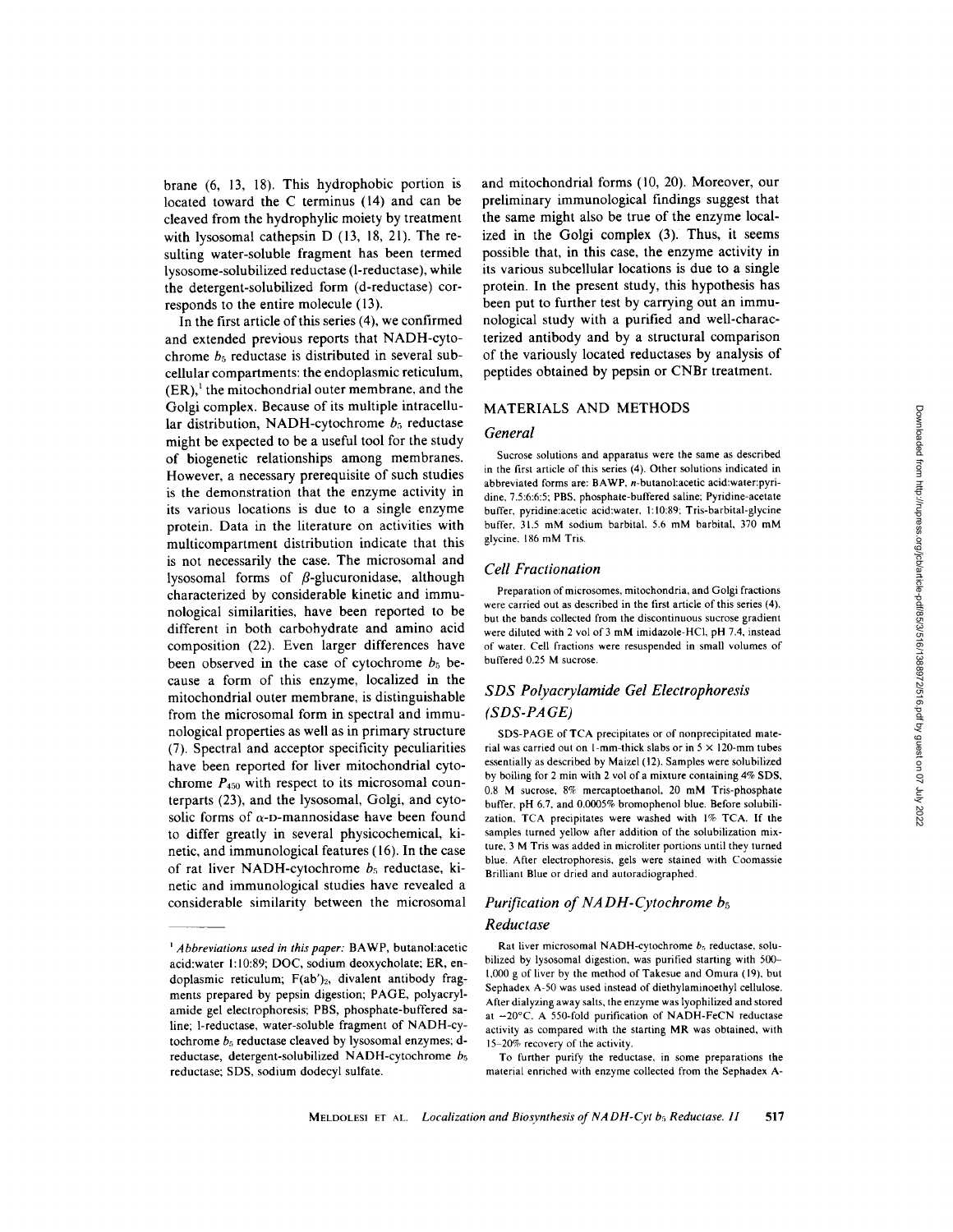50 column was taken with an Amicon ultrafiltration apparatus (with a PM-10 filter) (Amicon Corp., Scientific Sys. Div., Lexington, Mass .) to a protein concentration of <sup>5</sup> mg/ml, and <sup>I</sup> ml was loaded onto a Sephadex G-100 column  $(1 \times 50 \text{ cm})$  equilibrated with <sup>20</sup> mM Tris-HCl, pH 8.5. The enzyme prepared with this additional gel filtration step will be referred to as "purified I-reductase" (Fig. 1), and the more contaminated enzyme carried only through the Sephadex A-50 step will simply be called "lreductase."

#### **Immunization of Rabbits**

Rabbits were immunized with I-reductase by four successive injections at weekly intervals. The first two (I mg) were emulsified in complete Freund's adjuvant and administered subcutaneously in the back by multiple injections . The third and fourth injections (0.2 mg) were intravenous.

At intervals of 15 d, boosters consisting of 50  $\mu$ g of l-reductase were administered intravenously, and blood was collected <sup>5</sup> d later .

# Purification of Antireductase IgG or  $F(ab')$ by Affinity Chromatography

l-reductase or purified I-reductase was immobilized to CNBr activated Sepharose 4B (0.6 g per mg of enzyme). Under these



FIGURE <sup>t</sup> SDS-PAGE of purified 1-NADH-cytochrome  $b_5$  reductase isolated from a lysosomal digest of rat liver microsomes.  $40 \mu g$  of the purified enzyme preparation were electrophoresed onto 10% polyacrylamide cylindrical gels. Gels were stained with Coomassie Brilliant Blue.

conditions, essentially all the enzyme was coupled, as shown by the lack of NADH-FeCN reductase activity in the supernate after sedimentation of the reacted Sepharose beads. The reductase-Sepharose conjugate was packed in columns and stored at 4°C in PBS that contained 0.02% NaN,,.

To purify antireductase antibodies, an amount of rabbit antiserum approaching the total capacity of the reductase-Sepharose conjugate was loaded on the columns, which were then incubated in an end-over-end mixer at 4°C for 2 h The columns were then placed upright and washed with PBS until the absorbance at 280 nm of the eluate fell to <0.05. Immunoadsorbed antibodies were detached with 0.2 M glycine-HCl buffer, pH 2.2. The antibody-containing fractions were immediately neutralized with  $1 M K<sub>2</sub>HPO<sub>4</sub>$ , concentrated to 2-3 mg/ml, and equilibrated in PBS that contained 0.02% NaN<sub>3</sub> by means of an Amicon ultrafiltration apparatus (PM-10 filter). After use, columns were neutralized with PBS and reused indefinitely.

For purification of bivalent  $F(ab')_2$  antireductase (9), the antiserum was brought to pH 4 by the addition of  $50\%$  acetic acid. Pepsin (7.5 mg/10 ml of antiserum) was added, and the antiserum was incubated for 12 h at  $37^{\circ}$ C, neutralized by the addition of <sup>l</sup> N NaOH, cleared by centrifugation (10,000 rpm, <sup>10</sup> min, 40 rotor), and subjected to affinity chromatography as described above, with the purified I-reductase-Sepharose 4B conjugate as immunoadsorbent.

# Isolation of d-Reductase from Membrane Fractions by Affinity Chromatography

Antireductase antibodies, partially purified by affinity chromatography with the 1-reductase immunoadsorbent, were immobilized to CNBr-activated Sepharose 4B (8 mg of antibody/g of dry Sepharose). Measurement of the protein content of the supernates after incubation indicated that essentially all the antibody was bound. The antibody-Sepharose conjugate was packed in columns and stored as described above

To extract reductase from cell fractions (MR. mitochondria,  $GF_3$ , and  $GF_{1+2}$ ), membranes were solubilized by the addition of sodium deoxycholate (DOC), Triton X-100, and NaCl to final concentrations of  $0.5$ , 2, and  $0.9\%$ , respectively. After the samples had been cleared by ultracentrifugation (30,000 rpm, 40 min, 40 rotor), NADH-FeCN reductase assays demonstrated that >90% of the activity was solubilized. The samples were loaded onto immunoadsorbent columns preequilibrated with PBS that contained DOC-Triton X-100 at the concentrations described above. After washing, the DOC and Triton were replaced with 0.2% Lubrol PX (which is soluble at low pH). The columns were then eluted with glycine-HCl buffer (0.2 M, pH 2.2) that contained 0.2% Lubrol. The protein-containing fractions were neutralized with 1 M  $K_2HPO_4$  and pooled, and the Lubrol was partially eliminated by dialysis for48 h against 60% ethanol using dialysis tubing with a 12,000 mot wt cutoff. After the ethanol was removed by dialysis against water, the protein was precipitated by the addition of TCA (final concentration 10%).

In the experiments reported in this paper and in the third paper in this series, $2$  the same batch of immunoadsorbent, characterized by a reductase binding capacity of 25  $\mu$ g of reductase/

<sup>2</sup> Borgese, N., G. Pietrini, and J. Meldolesi. 1980. Localization and biosynthesis of NADH-cytochrome  $b_5$  reductase, an integral membrane protein, in rat liver cells. III. Evidence for the independent insertion and turnover of the enzyme in various subcellular compartments. J. Cell Biol. In press.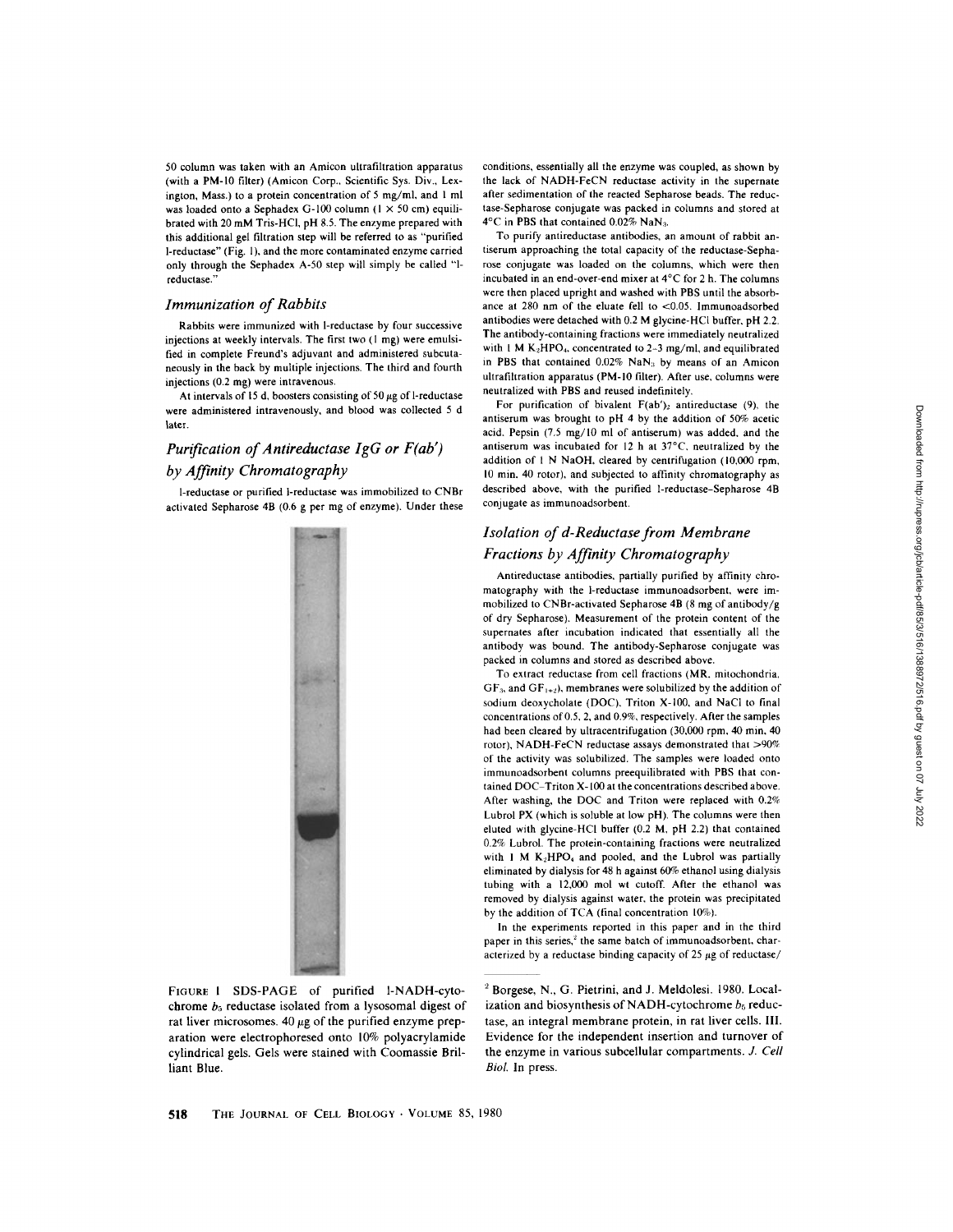mg of conjugated antibody, was used. The capacity of the columns was determined by measuring the NADH-FeCN reductase activity of the material not bound by the immunoadsorbents. The enzyme eluted from the column by the pH 2.2 buffer could not be assayed because it was irreversibly inactivated by the low pH.

## Peptide Mapping of Iodinated Reductase

TCA precipitates prepared as described above were resuspended in PBS that contained  $2\%$  SDS and labeled with  $^{125}$ I by the chloramine-T procedure (8). The iodinated proteins were separated by SDS-PAGE. The position of d-reductase was determined by autoradiography, and the corresponding band was eluted by incubation of gel fragments in small volumes of PBS-0.1% SDS for 2 d (two buffer changes) and precipitated with 12% TCA in the presence of 50  $\mu$ g of cold bovine serum albumin. The precipitate was washed twice with acidified acetone, dried under vacuum, suspended in  $100 \mu l$  of formic acid-acetic acid buffer, pH 2.1, and digested with pepsin (2%, wt/wt) for <sup>18</sup> h at 37°C The digested material was dried under vacuum, resuspended in a small volume of pyridine-acetic acid buffer, pH <sup>3</sup> .5, and cleared by centrifugation in a Beckman Microfuge (Beckman Instruments, Inc., Spinco Div., Palo Alto, Calif.) . Fingerprints were obtained by the method of Mole (15) as modified by Corte et al. (5). 50,000-100,000 cpm of each experimental digest were spotted on silica gel plates side by side with a similar amount of purified I-reductase standard, iodinated, and processed in parallel . After electrophoresis in pyridine acetate buffer, pH 3.5, (300 V for <sup>6</sup> h), the plate was cut in half and chromatography was carried out at right angles in BAWP. The plates were then dried and autoradiographed on Kodak RPX Omat films.

# Analysis of CNBr Fragments of Iodinated Reductase

Samples of d-reductase, prepared, iodinated, purified, and TCA-precipitated as described above, were dissolved in 60  $\mu$ l of 70% formic acid and treated with CNBr as reported by Lai (11) . After reaction at room temperature for 22 h the samples were diluted to <sup>l</sup> ml with distilled water, and CNBr was removed by repeated evaporation. The samples were then resuspended in 5% SDS and divided into two aliquots, to one of which was added the complete solubilization mixture for SDS-PAGE (described above). To the other, the same mixture without  $\beta$ -mercaptoethanol was added. Reduced and nonreduced samples were analyzed on 15% SDS polyacrylamide slab gels. A sample of microsomal I-reductase was processed and analyzed in parallel to d-reductases.

#### Crossed Immunoelectrophoresis

Antibody preparations were analyzed by crossed immunoelectrophoresis in the presence of  $1\%$  Lubrol (1, 2). MR ( $\sim$ 1 mg of protein), solubilized with 2% Lubrol and cleared by ultracentrifugation, were supplemented with  $5-10 \mu g$  of soluble 1-reductase and loaded onto  $10 \times 10$ -cm,  $1\%$  agarose gels made up in Tris-barbital-glycine buffer containing 1% Lubrol. Electrophoresis in the first dimension was carried out for <sup>1</sup> .5 h at 250 V in <sup>a</sup> horizontal electrophoresis apparatus with water cooling. Strips  $(5 \times 2$  cm) containing the electrophoresed samples were cut and transferred to 5  $\times$  7-cm glass plates. The remaining 5  $\times$  5-cm area was covered with gel that contained antibody and 1% Lubrol. After electrophoresis in the 2nd dimension (100 V, overnight), the gels were thoroughly washed with PBS, and reductase-containing immunoprecipitate arcs were revealed by the NADH-dependent reduction of tetrazolium blue according to the procedure of Raftell and Perlmann (17) . Finally, the gels were washed in water, dried, and stained with Coomassie Brilliant Blue .

## Enzyme Assays

Assays of NADH-FeCN reductase and rotenone-insensitive NADH-cytochrome c reductase activities and protein determination were carried out as described in the first article in this series (4).

For antibody inhibition experiments, the amount of cell fraction necessary for the enzyme assay was incubated in a small volume of PBS (20-30  $\mu$ ) with antireductase F(ab')<sub>2</sub> and, in some experiments, with purified 1-reductase. After incubation for 10 min at room temperature, the enzyme assay mixture was added, and rotenone-insensitive NADH-cytochrome c activity was immediately assayed. Further details are given below and in the figure legends.

#### **Materials**

In addition to the materials listed in the first article, the following reagents were purchased from the indicated sources: agarose for gel electrophoresis, Marine Colloids, Inc., Rockland, Maine; pepsin, Worthington Biochemical Corp., Freehold, N. J.; tetranitrotetrazolium blue chloride : Fluka AG, Buchs, Switzerland; SDS, Sigma Chemical Co., St. Louis, Mo.; acrylamide, bisacrylamide, and N,N,N',N'-tetramethylenediamine, Eastman Organic Chemicals Div., Eastman Kodak Co., Rochester, N.Y.

### RESULTS

# Production and Purification of Antireductase Antibodies

Immunization of rabbits with preparations of Ireductase purified by the original method of Takesue and Omura (19) yielded antisera directed not only against the enzyme but also against various other microsomal constituents. These contaminating antibodies were not always adequately revealed by the Ouchterlony double diffusion test (3). However, when crossed immunoelectrophoresis against <sup>a</sup> total MR Lubrol extract enriched in I-reductase was used, several precipitation arcs were consistently revealed in addition to the one stained specifically for the enzyme by reduced tetrazolium blue (Fig.  $2A$ ). Although the immune response of the various rabbits tested varied considerably (with many animals producing only lowtiter antisera and a few giving better or even high responses [Fig. 2]), contaminant antibodies were always present. At least one contaminant antibody was also found when the purified 1-reductase, which appears to be nearly  $100\%$  pure (Fig. 1), was injected into rabbits in very low amounts (a total of 150  $\mu$ g distributed over four injections) to reduce to a minimum the dose of contaminants.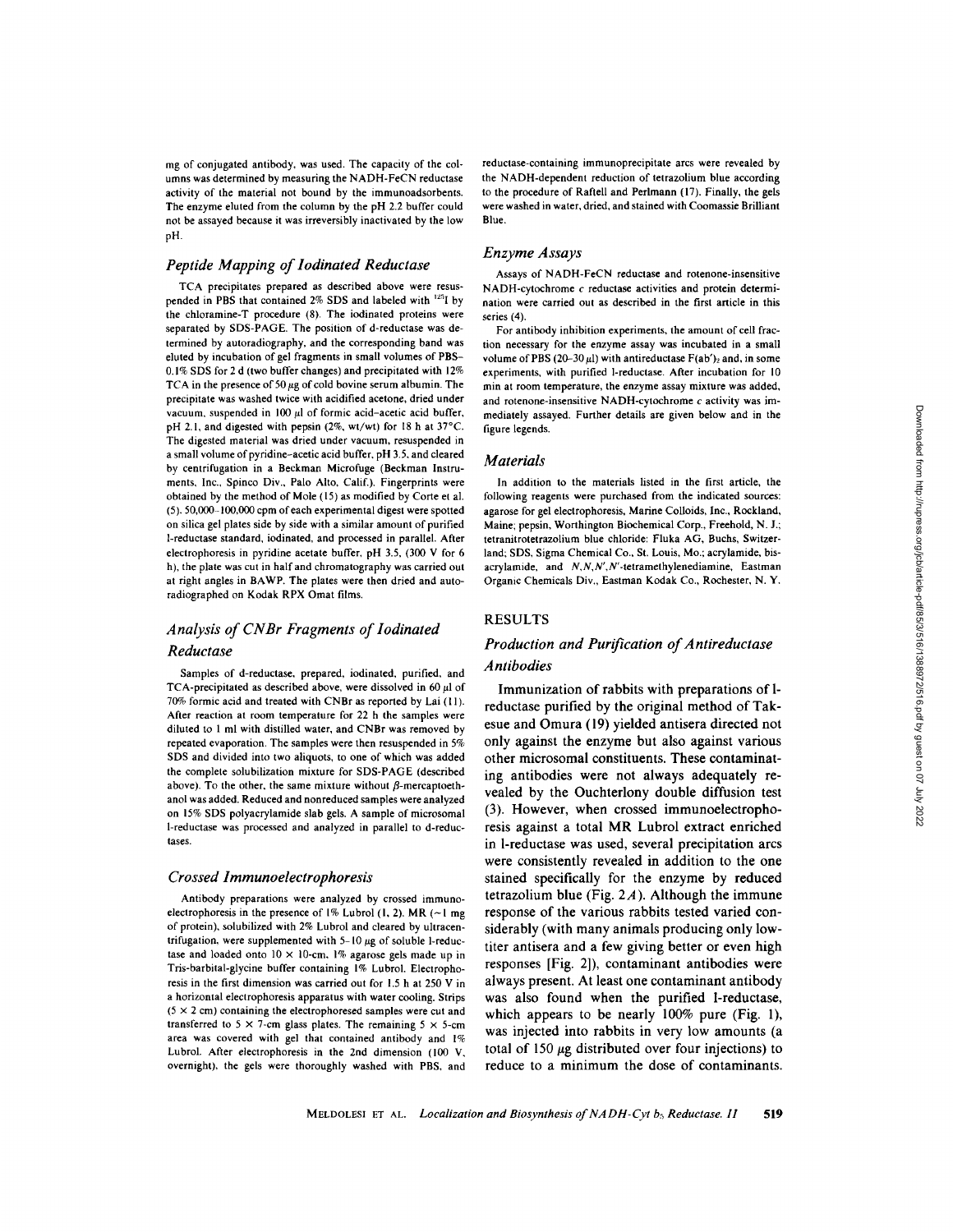

FIGURE <sup>2</sup> Crossed immunoelectrophoresis of antireductase antibodies against Lubrol-solubilized MR with added 1-reductase. A Lubrol extract of MR  $(A, 0.67$  mg of protein; B, 0.41 mg of protein) was mixed with 1 reductase  $(A, \sim 12 \mu g; B, \sim 4 \mu g)$  and electrophoresed in the first dimension. The separated antigens were then electrophoresed into the antibody-containing gel  $(A, 3.5)$ ml of 1.1% agarose-1% Lubrol with 250  $\mu$ l of whole antireductase antiserum; B, 3.5 ml of 1.1% agarose-1% Lubrol with 150  $\mu$ l of antireductase antibodies [0.3 mg/ ml] purified by immunoadsorption against purified 1 reductase). Material was electrophoresed toward the anode because preliminary experiments showed that no precipitation arcs were formed when electrophoresis was performed in the opposite direction. The arrow indicates the tetrazolium blue-positive arc. The other arcs were revealed by Coomassie Brilliant Blue staining. The difference in the position of the reductase arc in  $A$  and  $B$  is only apparent and is the result of slightly different conditions during electrophoresis in the first dimension.

One must therefore conclude that the contaminants of the 1-reductase preparation are highly immunogenic when compared with the enzyme itself.

To obtain a pure antibody, we attempted to use as antigen the material eluted from the 1-reductase band of SDS-PAGE slabs. However, this approach failed because no antireductase antibody was produced by any of the five rabbits injected with the SDS-treated material.

Because these attempts to obtain pure antibodies

directly from immunized rabbits were unsuccessful, heterogeneous antibody preparations were purified by immunoadsorption . When the antiserum whose immunoelectrophoretogram is illustrated in Fig. 2A was passed through an affinity column bearing immobilized purified 1-reductase, the contaminating arcs disappeared from the crossed immunoelectrophoretogram, which revealed only a reductase positive arc. Preparations such as the one illustrated in Fig.  $2 B$ , pure within the sensitivity of our analyses, were used for the inhibition and competition experiments. However, to prevent the possibility of unspecific binding of antibodies by their Fc fragments, antisera were subjected to pepsin proteolysis and the resulting antireductase  $F(ab')_2$  fragments were purified by immunoadsorption.

# Antibody Inhibition of NADH-Cytochrome <sup>c</sup> Reductase Activity

The  $F(ab')_2$  antibody fragments, purified as described in the preceding section, were used to inhibit NADH-cytochrome  $c$  reductase activity in the various subcellular fractions. Fig. 3 shows an experiment in which aliquots of fresh MR, mitochondria,  $GF_3$ , and  $GF_{1+2}$  fractions exhibiting the same total rotenone-insensitive NADH-cytochrome  $c$  reductase activity were preincubated with increasing amounts of the  $F(ab')_2$  preparation before the enzyme assay was carried out. At equal antibody:enzyme activity ratios the same degree of inhibition was induced in the four fractions, suggesting that the activity might be due to one single enzyme. However, the possibility existed that the results were due not to the equal susceptibility to the same antibody of the enzyme in the various membranes but to the contamination of the  $F(ab')_2$ preparation with trace amounts of antibodies against the mitochondrial and Golgi enzymes. These antibodies, possibly because of a higher affinity, could effect a specific inhibition of their antigens with dose-response curves apparently identical to that of the microsomal enzyme

To test this possibility, we carried out the competition experiments summarized in Fig. 4 using the purified microsomal 1-reductase to compete for antibodies with the membrane-bound reductase In these experiments, we took advantage of the fact that I-reductase, because it is not membranebound, is so inefficient in reducing cytochrome  $c$ (13) that, at the concentration used, its NADHcytochrome  $c$  reductase activity was undetectable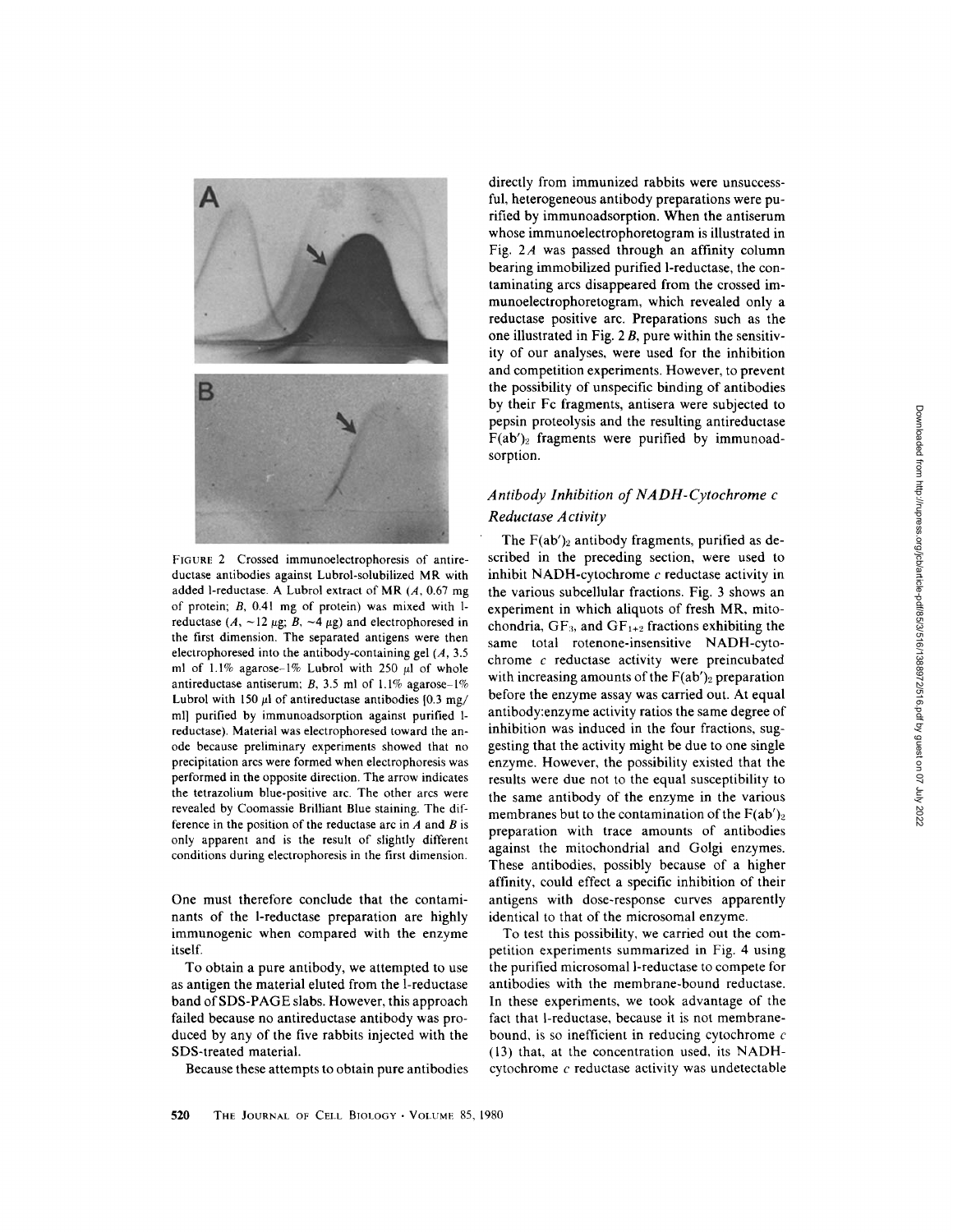

FIGURE 3 Effect of increasing amounts of antimicrosomal reductase antibodies on the NADH-cytochrome <sup>c</sup> reductase activity of fixed amounts of microsomes, mitochondria, and Golgi fractions. The indicated amounts of  $F(ab')_2$  fragments of antimicrosomal reductase antibodies, purified by immunoadsorption, were incubated in PBS with fixed amounts of fresh cell fractions exhibiting an NADH-cytochrome  $c$  reductase activity of  $0.11$  $\pm$  0.01  $\Delta$  OD at 550 nm ml<sup>-1</sup> min<sup>-1</sup> in a final volume of 20  $\mu$ l. After 10 min at room temperature, the incubated mixtures were brought to 0.8 ml with <sup>60</sup> mM phosphate buffer, pH 7.5, and the NADH-cytochrome  $c$  reductase activity was assayed. Values shown are expressed as percent of activity in controls incubated without antibodies. F(ab')<sub>2</sub> fragments prepared from nonimmune sera were without effect.  $(\bullet)$  MR. (\*) Mitochondria. ( $\circ$ ) GF<sub>3</sub>.  $(A)$  GF<sub>1+2</sub>.

(not shown). Fixed amounts of fresh MR, mitochondria,  $GF_3$ , and  $GF_{1+2}$  exhibiting the same total NADH-cytochrome c reductase activity were mixed with increasing amounts of purified microsomal I-reductase and then with a fixed amount of  $F(ab')_2$  antireductase in a concentration that yielded an  $\sim 80\%$  inhibition in the absence of added 1-reductase. We found that the purified microsomal I-reductase prevented the antibody inhibition not only on its homologous fraction but also on mitochondria and Golgi fractions, with the same dose-response relationships. This result indicates that it is highly unlikely that the parallel inhibition of different enzymes is due to different antibodies, and corroborates the conclusion that the antibody raised against microsomal reductase has the same affinity for the MR, mitochondria, and Golgi enzyme.

# Peptide Mapping

The other approach we used to comparatively characterize the microsomal, mitochondrial,  $GF<sub>3</sub>$ , and  $GF_{1+2}$  NADH-cytochrome  $b_5$  reductase was the analysis of the purified enzyme molecules by peptide mapping. Detergent extracts of the four fractions were loaded onto affinity columns bearing antireductase antibodies. For convenience, in these experiments we did not use the pure antibody described in the preceding section but a preparation obtained by immunoadsorption of immune sera onto immobilized l-reductase (i.e., a preparation carried only to the Sephadex A-50 step). This preparation contains a number of contaminants as revealed by crossed immunoelectrophoresis (not shown). It was, therefore, not a surprise that, when aliquots of the immunoeluates obtained from the detergent-solubilized fractions were resolved by SDS slab PAGE, they gave rise to several bands (Fig. 5). In all the four fractions, a band appeared at the position expected for uncleaved NADH-cytochrome  $b_5$  reductase (d-reductase). From the work of Spatz and Strittmatter (18), it is known that d-reductase migrates in SDS-PAGE just behind I-reductase and more rapidly than predicted from its molecular weight. The d-



FIGURE 4 Competition for antimicrosomal reductase antibodies between added purified 1-NADH-cytochrome  $b<sub>5</sub>$  reductase isolated from microsomes after lysosomal digestion and membrane-bound reductase endogenous to microsomes, mitochondria, and Golgi fractions . Aliquots of fresh cell fractions, exhibiting an NADH-cytochrome c reductase activity of 0.11  $\Delta$  OD at 550 nm ml<sup>-1</sup> min<sup>-1</sup>, were mixed with purified 1-reductase in the amounts indicated on the abscissa and then with 0.622  $\mu$ g of F(ab')<sub>2</sub> fragments of purified antireductase antibodies in a final volume of 30  $\mu$ l. Values are expressed as percent activity of samples incubated without antibody and without I-reductase Addition of I-reductase to membrane samples in the absence of antibody was without effect. Incubation conditions, assay, and symbols as in Fig. 3.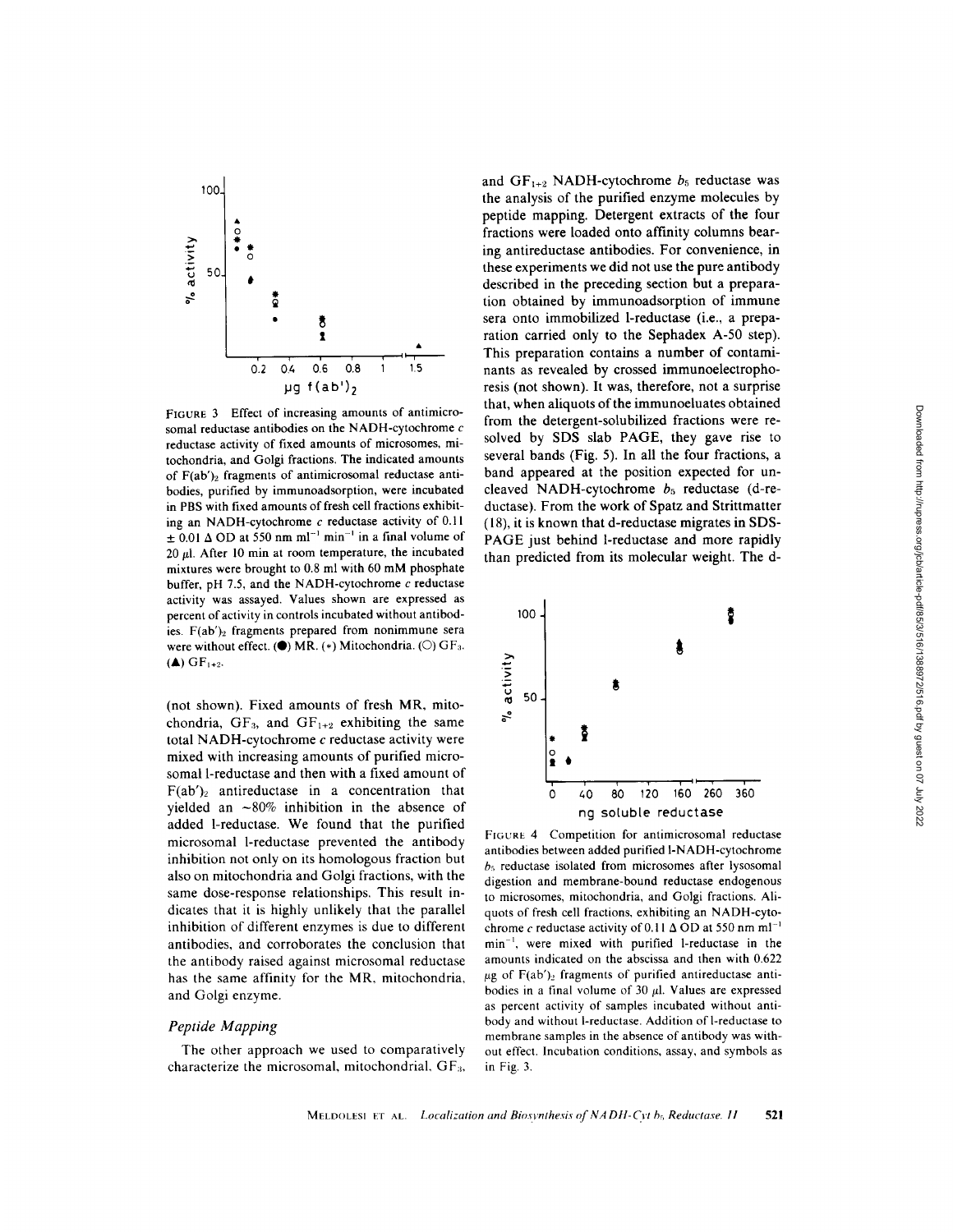

FIGURE <sup>5</sup> SDS slab PAGE of immunoeluates obtained from detergent-solubilized microsomes, mitochondria, and Golgi fractions . Freshly isolated fractions were solubilized with DOC-Triton X-100, and the detergent extracts were applied to affinity columns bearing a preparation of nonpurified antimicrosomal reductase antibodies. After elution of the columns with Lubrol PXcontaining buffer, the samples were dialyzed against 60% ethanol and divided into two unequal portions, both of which were precipitated with TCA. The smaller of these portions was analyzed by SDS slab PAGE (acrylamide concentration, 10%); the other was iodinated and processed for peptide mapping as described in the legend to Fig. 6. (A)  $GF<sub>1+2</sub>$ . (B)  $GF<sub>3</sub>$ . (C) Mitochondria. (D) MR. The expected position of d-reductase is indicated by an arrow; that of 1-reductase by an arrowhead.

reductase band was accompanied by another band with the same mobility as the 1-reductase standard, which was particularly prominent in the eluate of mitochondria

Aliquots of the immunoeluates were iodinated with  $^{125}$ I before the SDS-PAGE step. After their gel pattern was revealed by autoradiography, the bands migrating as d-reductase were eluted and analyzed. The large band, corresponding to l-reductase in the mitochondrial pattern, was also analyzed. In each mapping, one experimental sample was processed in parallel with a sample of  $125$  I- labeled, purified 1-reductase standard. The distribution of labeled peptides was revealed by autoradiography.

The results are illustrated in Fig. 6. It is clear that all maps, whether of the 1-reductase standard (Fig.  $6a-d$ ) or of the experimental samples (Fig.  $6A-D$ ), are very similar to each other. At least eight major peptides and a similar number of fainter spots were revealed in all cases. The minor differences that appeared were more quantitative than qualitative and were also seen in maps obtained in different runs of the same sample (compare the intensity of the spot indicated by the arrowhead in  $c$  and  $d$  of Fig. 6, both of which refer to the purified 1-reductase standard). Thus, they cannot be attributed to molecular heterogeneity of the analyzed proteins but might depend on minor differences in the experimental conditions and in the pepsin cleavage pattern. The map of the mitochondria) band migrating ahead of d-reductase in SDS-PAGE (Fig.  $6B$ ) was also not appreciably different from that of the standard. The peptide separated in this band can therefore be identified as 1-reductase. Its appearance is not surprising because of the well-known sensitivity of the peptide bond between the soluble and hydrophobic portions of the reductase molecule to cathepsin D (13, 21, l9), an enzyme that is expected to be released from contaminating lysosomes (present especially in the mitochondrial fraction) by detergent treatment.

# Analysis of CNBr Fragments

Because no difference between the peptide maps of d- and 1-reductase were revealed, it must be concluded that this analysis was limited to the water-soluble fragment of NADH-cytochrome  $b_5$ reductase, and that the hydrophobic peptide(s) obtained from d-reductase by pepsin digestion were not detected most probably because of their insolubility in the solvents used for the analysis . Therefore, we attempted to gain information also on the hydrophobic moiety of NADH-cytochrome  $b_5$  reductase by analyzing the SDS-PAGE mobilities of the CNBr fragments obtained from the  $[$ <sup>125</sup>I]d-reductase of the various cell fractions and from microsomal  $[{}^{125}$ I]l-reductase standard. The results can be seen in Fig. 7. Under the conditions employed, a large number of bands in the molecular weight region from 34,000-10,000 could be observed. The prominent band indicated by the arrow had the same mobility as uncleaved d-reductase, and the faster running bands presumably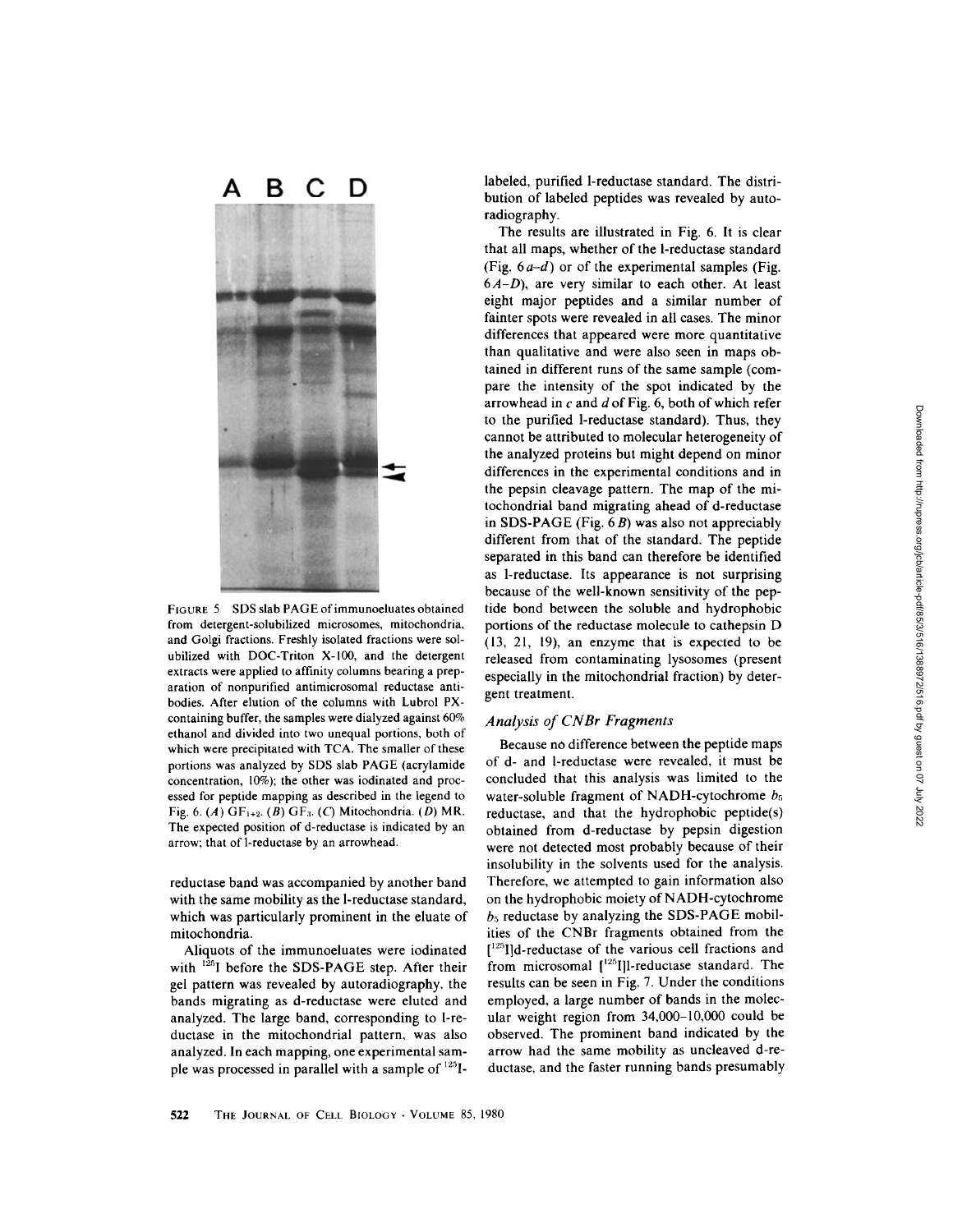correspond to fragments resulting from different degrees of CNBr cleavage . Samples were analyzed both after treatment with  $\beta$ -mercaptoethanol (Fig. <sup>7</sup> B) and without reduction (Fig. 7 A). Among the changes induced by  $\beta$ -mercaptoethanol was the disappearance of a band migrating slower than dreductase, which, because of its slow migration, can probably be accounted for by disulfide bridging. Neither in reduced nor in nonreduced samples were appreciable differences between fragments of the d-reductases isolated from MR, mitochondria,  $GF<sub>3</sub>$ , and  $GF<sub>1+2</sub>$  revealed, indicating a correspondence in the location of methionine as well as a similar distribution of cysteine residues among the fragments. When compared with the fragments obtained from d-reductases, the pattern of the microsomal 1-reductase standard (lane <sup>1</sup> of Fig.  $7A$  and B) was distinctly different, with peptides showing on the average a lower molecular weight, as expected.

## DISCUSSION

The question as to whether rat liver NADH-cytochrome  $b_5$  reductase, an enzyme activity with a multicompartment distribution, is due to a single enzyme in its various subcellular locations has already been considered in the past. In 1970, Takesue and Omura reported that an immune serum raised against the water-soluble fragment of the microsomal enzyme was equally effective in inhibiting the NADH-cytochrome c reductase activity of MR and mitochondria (20). Recent work from the same laboratory (10) showed that the reductases of the two subcellular fractions have a number of common features: apparent molecular weight, isoelectric point, pH optimum, and susceptibility to solubilization from membranes by cathepsin D. In preliminary experiments (3), we found that antisera raised against the microsomal enzyme also inhibit the NADH-cytochrome  $c$  reductase of the two Golgi fractions,  $GF_3$  and  $GF_{1+2}$ . Although these results suggested that NADH-cytochrome  $b_5$  reductase is accounted for by the same enzyme in its three subcellular locations, further experimental evidence was needed to prove this point. In fact, it is not clear that the antibodies used in these previous immunological studies were pure because they were characterized only by the Ouchterlony double diffusion test. In our experience, antisera that showed multiple arcs when analyzed by crossed immunoelectrophoresis gave in some cases a single precipitation line in the double diffusion test. Therefore, the possibility

cannot be excluded that the sera used in previous studies contained not one antireductase antibody directed against identical enzyme molecules located in the three types of membranes but three different antireductases, each directed against its specific antigen. To explore this possibility, we purified our immunoglobulins to the level that only one NADH-tetrazolium reductase-positive arc was revealed by crossed immunoelectrophoresis against solubilized microsomes and found that the  $F(ab')_2$  fragments of these immunoglobulins, exactly as the contaminated starting immune serum, equally inhibited the NADH-cytochrome c reductase activity of the four fractions investigated. We also carried out the competition experiments with the purified microsomal 1-reductase, which again failed to reveal any difference in the antibody inhibition of NADH-cytochrome <sup>c</sup> reductase in its various locations.

The immunological data discussed clearly indicate that the NADH-cytochrome  $b_5$  reductase molecules of ER, mitochondria, and Golgi complex are indistinguishable in their binding to antireductase leading to the inhibition of the enzyme activity. This, however, does not necessarily mean that in its various locations the enzyme is molecularly the same. In fact, cases of enzymes that exist in multiple forms, identical in some portions and different in the rest of the molecule have been reported. This is the case for rat liver microsomal and lysosomal  $\beta$ -glucuronidases as reported by Tulsiani et al. (22) . Moreover, the brush-border aminopeptidases of pig intestine and kidney, studied by sophisticated immunological techniques by Vannier et al. (24), were found to share six antigenic determinants; however, other determinants (six in the intestinal and four in the renal enzyme) were heterologous.

To investigate the possibility that NADH-cytochrome  $b_5$  reductase in its various locations is only partially homologous, we studied the peptide maps obtained after pepsin hydrolysis . From the results it can be concluded  $(a)$  that purification of dreductase from cell fractions by immunoadsorption followed by SDS-PAGE is a valid procedure because the peptide maps obtained were indistinguishable from those of the microsomal 1-reductase purified by conventional biochemical techniques, and  $(b)$  that d-reductase molecules purified from different cell fractions have the same mobility in SDS-PAGE and indistinguishable peptide maps. The peptide mapping technique, however, had a clear limitation . It gave information only on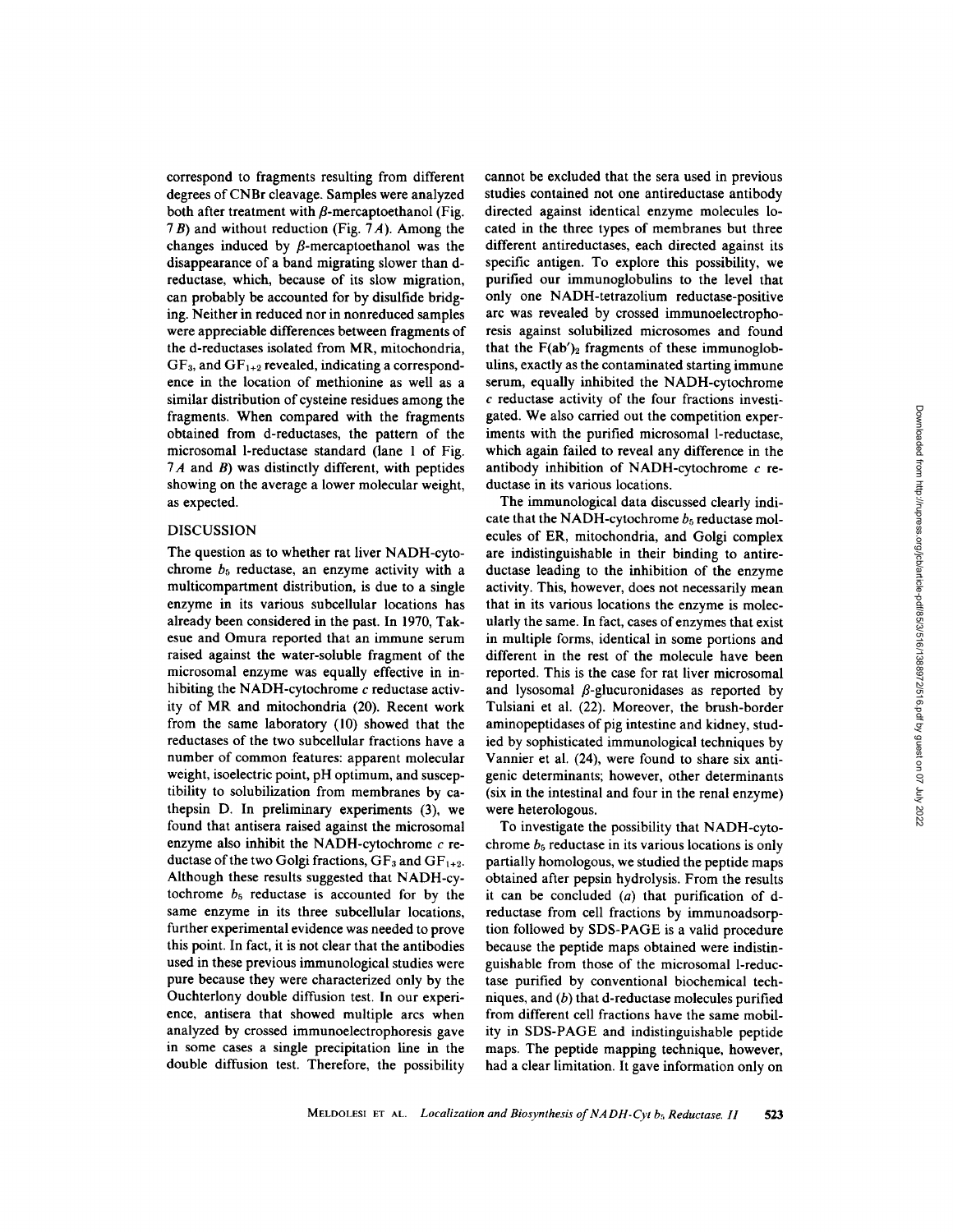

**524** The Journal of Cell Biology  $\cdot$  Volume 85, 1980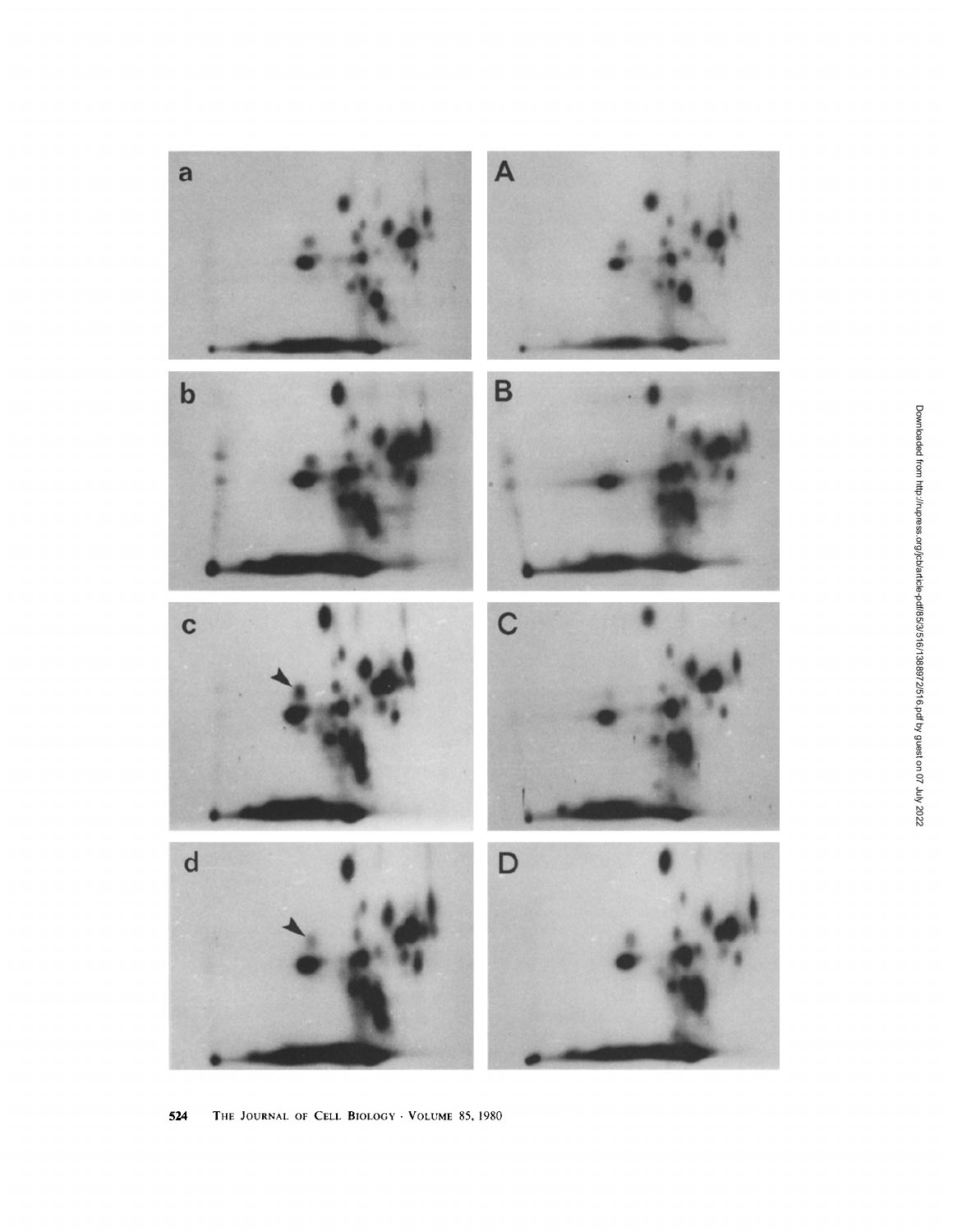the water-soluble fragment of d-reductase, presumably because peptides derived from the hydrophobic portion were insoluble in the aqueous solutions used for the analysis . To also obtain information concerning the hydrophobic portion, we compared the CNBr fragments of d-reductases by SIDS-PAGE. Again, no differences between the enzyme purified from the different fractions were revealed, but in this case the pattern of 1-reductase was distinctly different.

Taken together, therefore, our results strongly corroborate the hypothesis that a single enzyme accounts for the reductase activity in the various membranes investigated. This conclusion, however, appears to be more soundly based for the water-soluble fragment of reductase than for the hydrophobic portion. In fact, the immunological experiments and the peptide maps refer to the hydrophylic portion of the enzyme only. The information concerning entire molecules relies on a technique that has a lower resolution inasmuch as it depends only on the position of methionine residues . It should also be mentioned that, because of the limited amount of purified enzyme we had available, the structural analyses were carried out on <sup>125</sup>I-labeled protein, and thus only peptides containing tyrosines were visualized. If one considers the relatively low molecular weight of the reductase and the relatively large number of peptides that appeared in the maps and CNBr patterns, the possibility that many other peptides remained unlabeled seems unlikely. However, any heterogeneity of these unlabeled peptides would have gone undetected.

In conclusion, the hypothesis that rat liver NADH-cytochrome  $b_5$  reductase in its various subcellular locations is due to the same protein molecule survives even after a comprehensive test including immunological and structural analyses .



FIGURE <sup>7</sup> SDS-PAGE of CNBr fragments obtained from NADH-cytochrome  $b_5$  reductases purified from MR, mitochondria,  $GF_3$ , and  $GF_{1+2}$ . Iodinated d-reductase, obtained from detergent extracts of MR, mitochondria,  $GF_3$ , and  $GF_{1+2}$  as in Figs. 5 and 6, were treated with CNBr and analyzed on 15% SDS polyacrylamide gels. An iodinated microsomal 1-reductase standard was also analyzed.  $(A)$  Nonreduced samples.  $(B)$  Samples reduced with  $\beta$ -mercaptoethanol. Lanes contained: 1, microsomal 1-reductase; 2-5, d-reductases obtained from MR (lane 2),  $GF_{1+2}$  (lane 3),  $GF_3$  (lane 4), and mitochondria (lane 5). Arrow indicates the position of dreductase. Molecular weight standards used were IgM  $\mu$ chain, 75,000; IgG  $\gamma$  chain, 50,000; ovalbumin, 43,000; Ig  $\lambda$  chain, 29,000; IgK chain, 23,000; bovine pancreatic ribonuclease, 13,700.

In the final paper of this series, we report the results of studies on the biosynthesis and turnover of this enzyme.'

The photographic assistance of Mr. P. Tinelli and Mr. F. Crippa is gratefully acknowledged.

Received for publication 22 May 1979, and in revised form 8 January 1980.

FIGURE 6 Peptide mapping of NADH-cytochrome  $b_5$  reductase purified from MR, mitochondria, GF<sub>3</sub>, and GF<sub>1+2</sub>. Detergent extracts of cell fractions were immunoadsorbed onto a Sepharose-antireductase-IgG conjugate. The resulting immunoeluate was iodinated by the chloramine-T method and electrophoresed by SDS slab PAGE. The bands corresponding to d-reductase and the mitochondrial band running as 1-reductase (arrow and arrowhead in Fig. 5, respectively) were cut out, eluted, digested with 2% pepsin, and analyzed . Each experimental sample was electrophoresed on the same plate with a sample of purified soluble microsomal reductase, iodinated in parallel. After electrophoresis, each plate was cut into halves and subjected to chromatography. Peptides were revealed by autoradiography. In each map pair, the purified microsomal l-reductase is shown on the left  $(a-d)$ . (A) Mitochondria, d-reductase. (B) Mitochondria, 1-reductase. (C and D)  $GF_{1+2}$  and  $GF_3$  d-reductase, respectively. The pattern of the microsomal dreductase was indistinguishable from that of the microsomal 1-reductase standard . Arrowheads in c and d point to a spot whose intensity varies also among the maps of the purified standard. Electrophoresis toward the cathode, from bottom to top; chromatography from left to right.